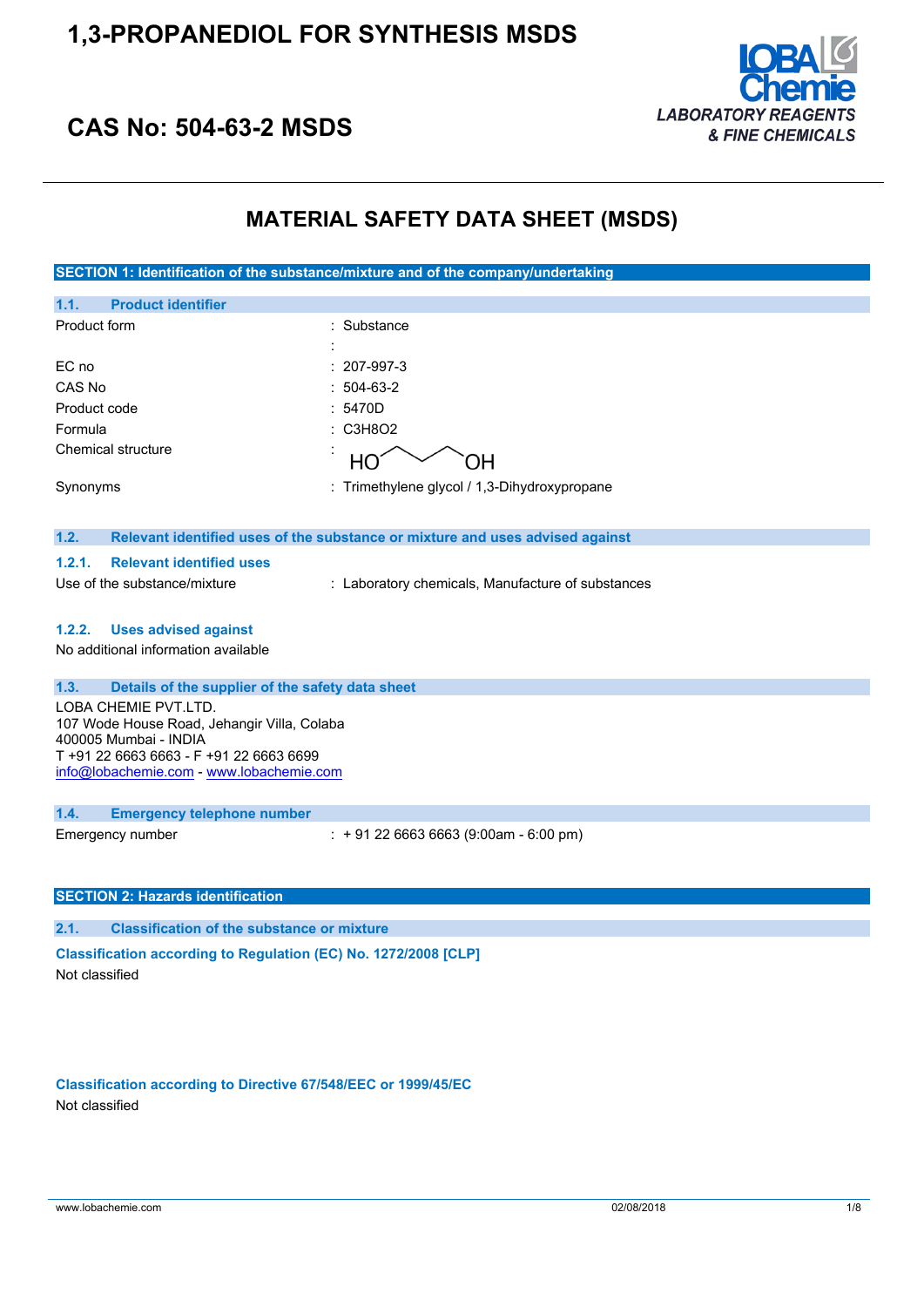### Safety Data Sheet

**Adverse physicochemical, human health and environmental effects**

No additional information available

#### **2.2. Label elements**

**Labelling according to Regulation** (EC) **No. 1272/2008** [CLP] No labelling applicable

### **2.3. Other hazards**

No additional information available

| <b>SECTION 3: Composition/information on ingredients</b> |                  |  |
|----------------------------------------------------------|------------------|--|
|                                                          |                  |  |
| 3.1.                                                     | <b>Substance</b> |  |
|                                                          |                  |  |

| <b>Name</b>                   | <b>Product identifier</b>              | $\frac{9}{6}$ |
|-------------------------------|----------------------------------------|---------------|
| 1,3-PROPANEDIOL For Synthesis | (CAS No) 504-63-2<br>(EC no) 207-997-3 | 100           |

Full text of R- and H-phrases: see section 16

Not applicable

| <b>SECTION 4: First aid measures</b>                                |                                                                                                                                                                                     |  |
|---------------------------------------------------------------------|-------------------------------------------------------------------------------------------------------------------------------------------------------------------------------------|--|
|                                                                     |                                                                                                                                                                                     |  |
| <b>Description of first aid measures</b><br>4.1.                    |                                                                                                                                                                                     |  |
| First-aid measures after inhalation                                 | : Remove person to fresh air and keep comfortable for breathing. Give oxygen or<br>artificial respiration if necessary. If you feel unwell, seek medical advice.                    |  |
| First-aid measures after skin contact                               | : Gently wash with plenty of soap and water. If skin irritation occurs: Get medical<br>advice/attention.                                                                            |  |
| First-aid measures after eye contact                                | : Remove contact lenses, if present and easy to do. Continue rinsing. Rinse cautiously<br>with water for several minutes. If eye irritation persists: Get medical advice/attention. |  |
| First-aid measures after ingestion                                  | : Rinse mouth out with water. If you feel unwell, seek medical advice.                                                                                                              |  |
| 4.2.<br>Most important symptoms and effects, both acute and delayed |                                                                                                                                                                                     |  |
| No additional information available                                 |                                                                                                                                                                                     |  |
| 4.3.                                                                | Indication of any immediate medical attention and special treatment needed                                                                                                          |  |
| Treat symptomatically.                                              |                                                                                                                                                                                     |  |
| <b>SECTION 5: Firefighting measures</b>                             |                                                                                                                                                                                     |  |
| 5.1.<br><b>Extinguishing media</b>                                  |                                                                                                                                                                                     |  |
| Suitable extinguishing media                                        | : dry chemical powder, alcohol-resistant foam, carbon dioxide (CO2).                                                                                                                |  |
| Unsuitable extinguishing media                                      | : Do not use a heavy water stream.                                                                                                                                                  |  |
| 5.2.<br>Special hazards arising from the substance or mixture       |                                                                                                                                                                                     |  |
| No additional information available                                 |                                                                                                                                                                                     |  |
| 5.3.<br><b>Advice for firefighters</b>                              |                                                                                                                                                                                     |  |
| Protection during firefighting                                      | : Do not attempt to take action without suitable protective equipment.                                                                                                              |  |
| www.lobachemie.com                                                  | 02/08/2018<br>2/8                                                                                                                                                                   |  |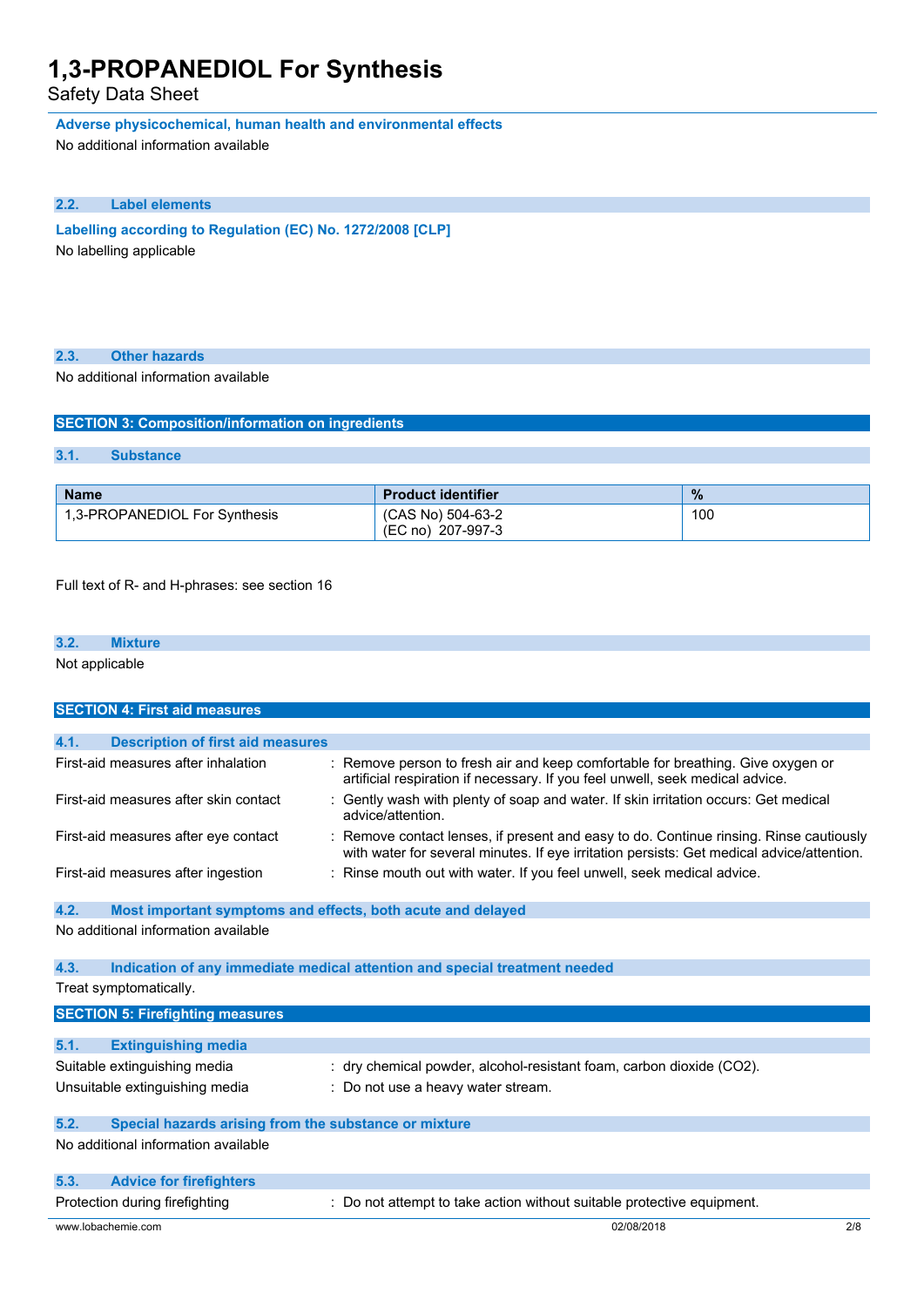Safety Data Sheet

| <b>SECTION 6: Accidental release measures</b>           |                                                                                                                                                                     |
|---------------------------------------------------------|---------------------------------------------------------------------------------------------------------------------------------------------------------------------|
| 6.1.                                                    | Personal precautions, protective equipment and emergency procedures                                                                                                 |
|                                                         |                                                                                                                                                                     |
| 6.1.1.<br>For non-emergency personnel                   |                                                                                                                                                                     |
| Emergency procedures                                    | : Evacuate unnecessary personnel.                                                                                                                                   |
| For emergency responders<br>6.1.2.                      |                                                                                                                                                                     |
| Protective equipment                                    | : Use personal protective equipment as required.                                                                                                                    |
| <b>Emergency procedures</b>                             | : Stop release.                                                                                                                                                     |
|                                                         |                                                                                                                                                                     |
| 6.2.<br><b>Environmental precautions</b>                |                                                                                                                                                                     |
| Avoid release to the environment.                       |                                                                                                                                                                     |
| 6.3.                                                    | Methods and material for containment and cleaning up                                                                                                                |
| Methods for cleaning up                                 | : Collect spillage. On land, sweep or shovel into suitable containers. Soak up spills<br>with inert solids, such as clay or diatomaceous earth as soon as possible. |
| <b>Reference to other sections</b><br>6.4.              |                                                                                                                                                                     |
| No additional information available                     |                                                                                                                                                                     |
| <b>SECTION 7: Handling and storage</b>                  |                                                                                                                                                                     |
|                                                         |                                                                                                                                                                     |
| 7.1.<br><b>Precautions for safe handling</b>            |                                                                                                                                                                     |
| Precautions for safe handling                           | : Do not get in eyes, on skin, or on clothing.                                                                                                                      |
| Hygiene measures                                        | Wash hands and other exposed areas with mild soap and water before eating,<br>drinking or smoking and when leaving work.                                            |
| 7.2.                                                    | <b>Conditions for safe storage, including any incompatibilities</b>                                                                                                 |
| Storage conditions                                      | : Store in original container. Keep container tightly closed. Store in a dry place.<br>Protect from moisture.                                                       |
| <b>Specific end use(s)</b><br>7.3.                      |                                                                                                                                                                     |
| No additional information available                     |                                                                                                                                                                     |
| <b>SECTION 8: Exposure controls/personal protection</b> |                                                                                                                                                                     |
|                                                         |                                                                                                                                                                     |
| <b>Control parameters</b><br>8.1.                       |                                                                                                                                                                     |
| No additional information available                     |                                                                                                                                                                     |

| 8.2.<br><b>Exposure controls</b>                              |                                      |  |
|---------------------------------------------------------------|--------------------------------------|--|
| Hand protection                                               | : protective gloves                  |  |
| Eye protection                                                | : Chemical goggles or safety glasses |  |
| Skin and body protection                                      | : Wear suitable protective clothing  |  |
| Respiratory protection                                        | : Wear respiratory protection        |  |
| <b>SECTION 9: Physical and chemical properties</b>            |                                      |  |
|                                                               |                                      |  |
| 9.1.<br>Information on basic physical and chemical properties |                                      |  |
| Physical state                                                | : Liquid                             |  |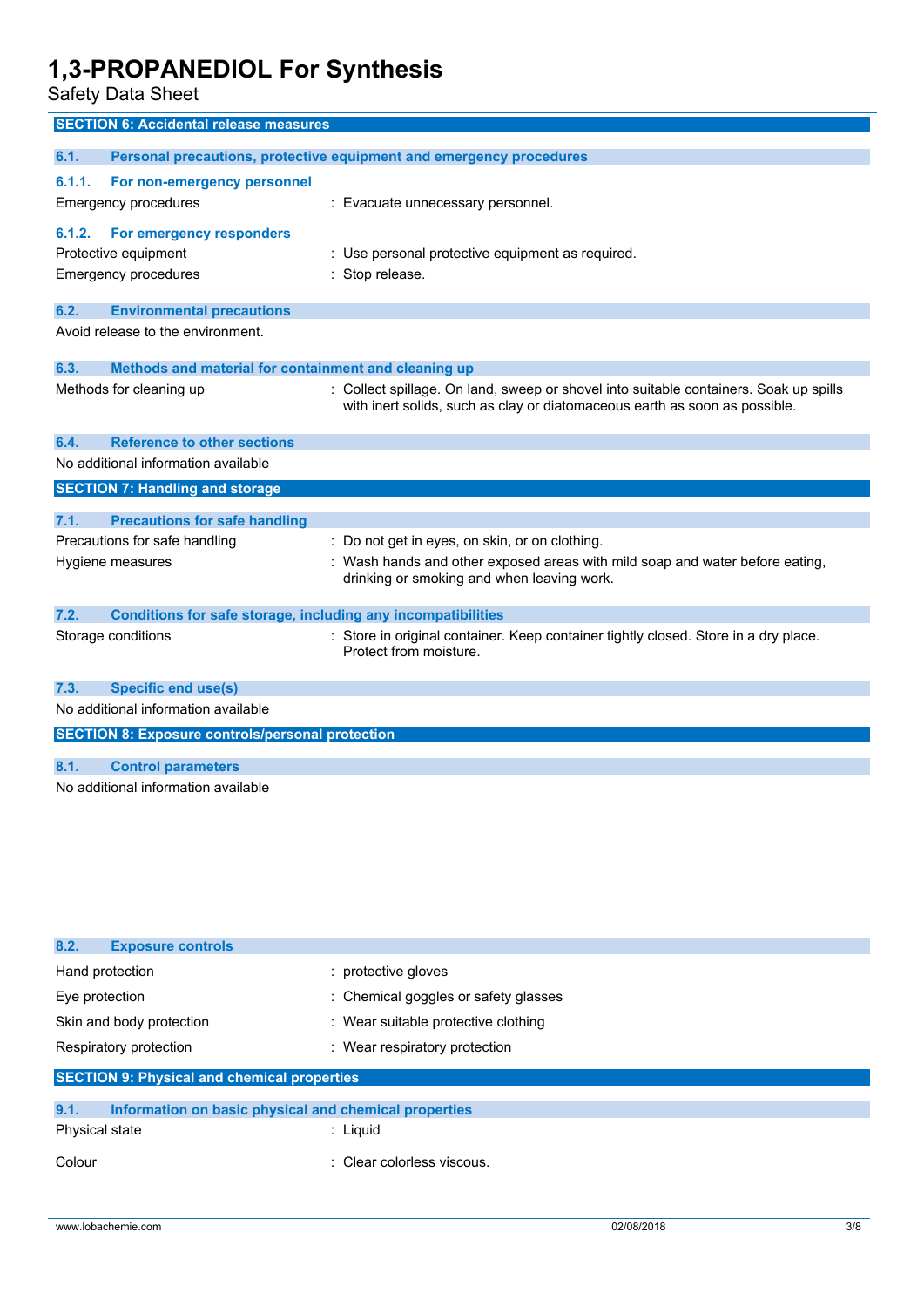Safety Data Sheet

| raioty Data Onoot                                                       |                                               |
|-------------------------------------------------------------------------|-----------------------------------------------|
| Odour                                                                   | : No data available                           |
| Odour threshold                                                         | : No data available                           |
| pН                                                                      | : No data available                           |
| Relative evaporation rate (butylacetate=1)                              | : No data available                           |
| Melting point                                                           | : No data available                           |
| Freezing point                                                          | :-27 °C                                       |
| <b>Boiling point</b>                                                    | : 214 °C at 1013 hPa - lit.                   |
| Flash point                                                             | : $>99^{\circ}$ C                             |
| Auto-ignition temperature                                               | : No data available                           |
| Decomposition temperature                                               | : No data available                           |
| Flammability (solid, gas)                                               | : No data available                           |
| Vapour pressure                                                         | : 9 hPa at 100 $^{\circ}$ C                   |
| Vapour pressure at 50 °C<br>Relative vapour density at 20 °C            | : $<$ 1 mm Hg at 20 °C<br>: No data available |
| Relative density                                                        | : No data available                           |
| Density<br>Solubility                                                   | : 1.053 g/ml at 25 °C<br>: No data available  |
| Log Pow                                                                 | : No data available                           |
| Viscosity, kinematic                                                    | : 44.923 mm <sup>2</sup> /s at 24 °C          |
| Viscosity, dynamic                                                      | : No data available                           |
| Explosive properties                                                    | : No data available                           |
| Oxidising properties                                                    | : No data available                           |
| <b>Explosive limits</b>                                                 | : No data available                           |
| 9.2.<br><b>Other information</b><br>No additional information available |                                               |
| <b>SECTION 10: Stability and reactivity</b>                             |                                               |
|                                                                         |                                               |

| 10.1.7 | <b>Reactivity</b>                         |
|--------|-------------------------------------------|
|        | No additional information available       |
| 10.2.  | <b>Chemical stability</b>                 |
|        | Stable under normal conditions of use.    |
| 10.3.  | <b>Possibility of hazardous reactions</b> |
|        | No additional information available       |

**10.4. Conditions to avoid**

Direct sunlight. Air contact.

#### **10.5. Incompatible materials**

No additional information available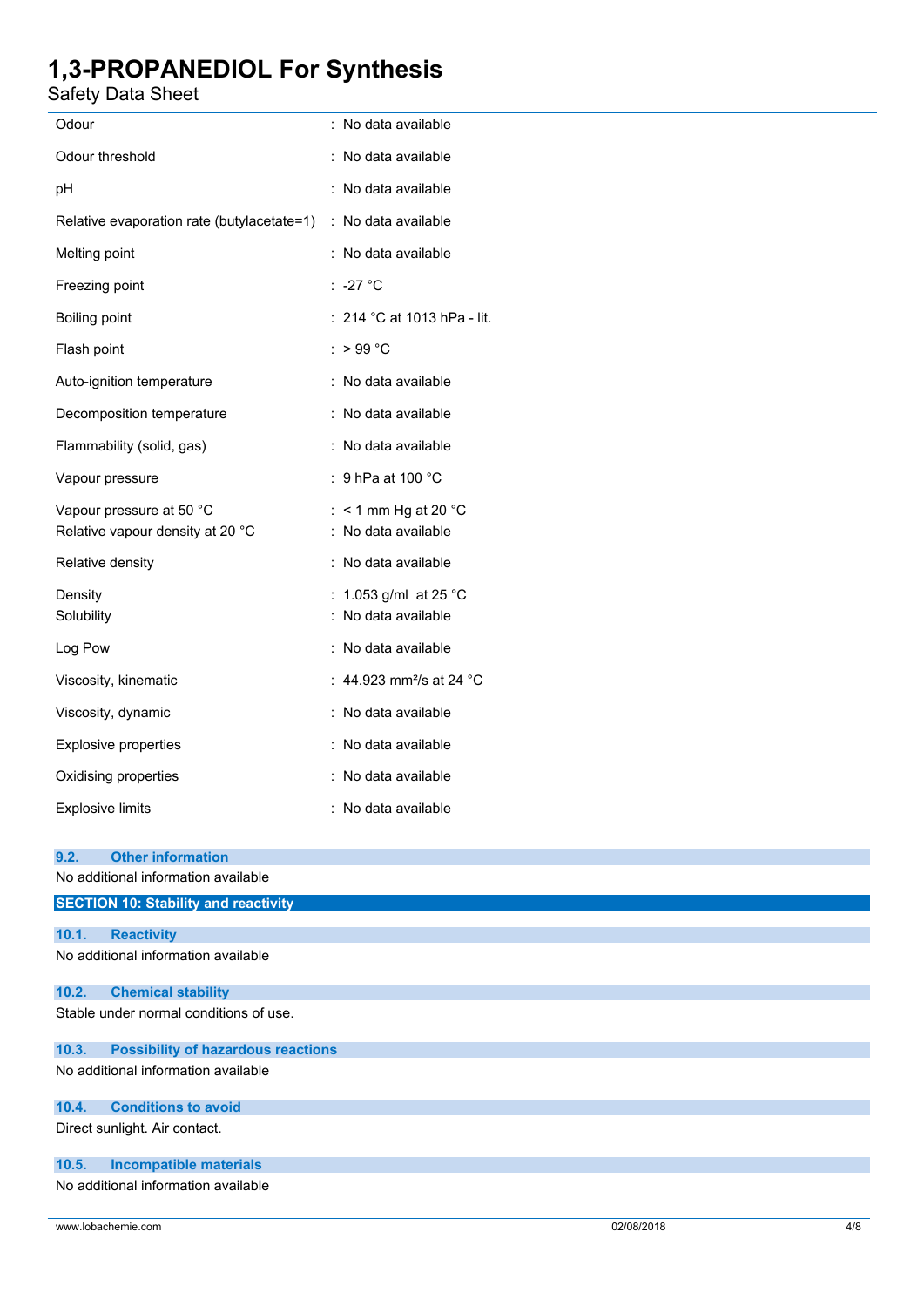**10.6. Hazardous decomposition products**

Safety Data Sheet

| No additional information available                   |                                    |
|-------------------------------------------------------|------------------------------------|
| <b>SECTION 11: Toxicological information</b>          |                                    |
| 11.1.<br>Information on toxicological effects         |                                    |
| Acute toxicity                                        | : Not classified                   |
| Skin corrosion/irritation                             | : Not classified                   |
| Serious eye damage/irritation                         | : Not classified                   |
| Respiratory or skin sensitisation                     | : Not classified                   |
| Germ cell mutagenicity                                | : Not classified                   |
| Carcinogenicity                                       | : Not classified                   |
| Reproductive toxicity                                 | : Not classified                   |
| Specific target organ toxicity (single<br>exposure)   | : Not classified                   |
| Specific target organ toxicity (repeated<br>exposure) | : Not classified                   |
| Aspiration hazard                                     | : Not classified                   |
| 1,3-PROPANEDIOL For Synthesis (504-63-2)              |                                    |
| Viscosity, kinematic                                  | 44.923 mm <sup>2</sup> /s at 24 °C |

#### **SECTION 12: Ecological information**

### **12.1. Toxicity**

No additional information available

#### **12.2. Persistence and degradability**

No additional information available

#### **12.3. Bioaccumulative potential**

No additional information available

### **12.4. Mobility in soil**

No additional information available

### **12.5. Results of PBT and vPvB assessment**

No additional information available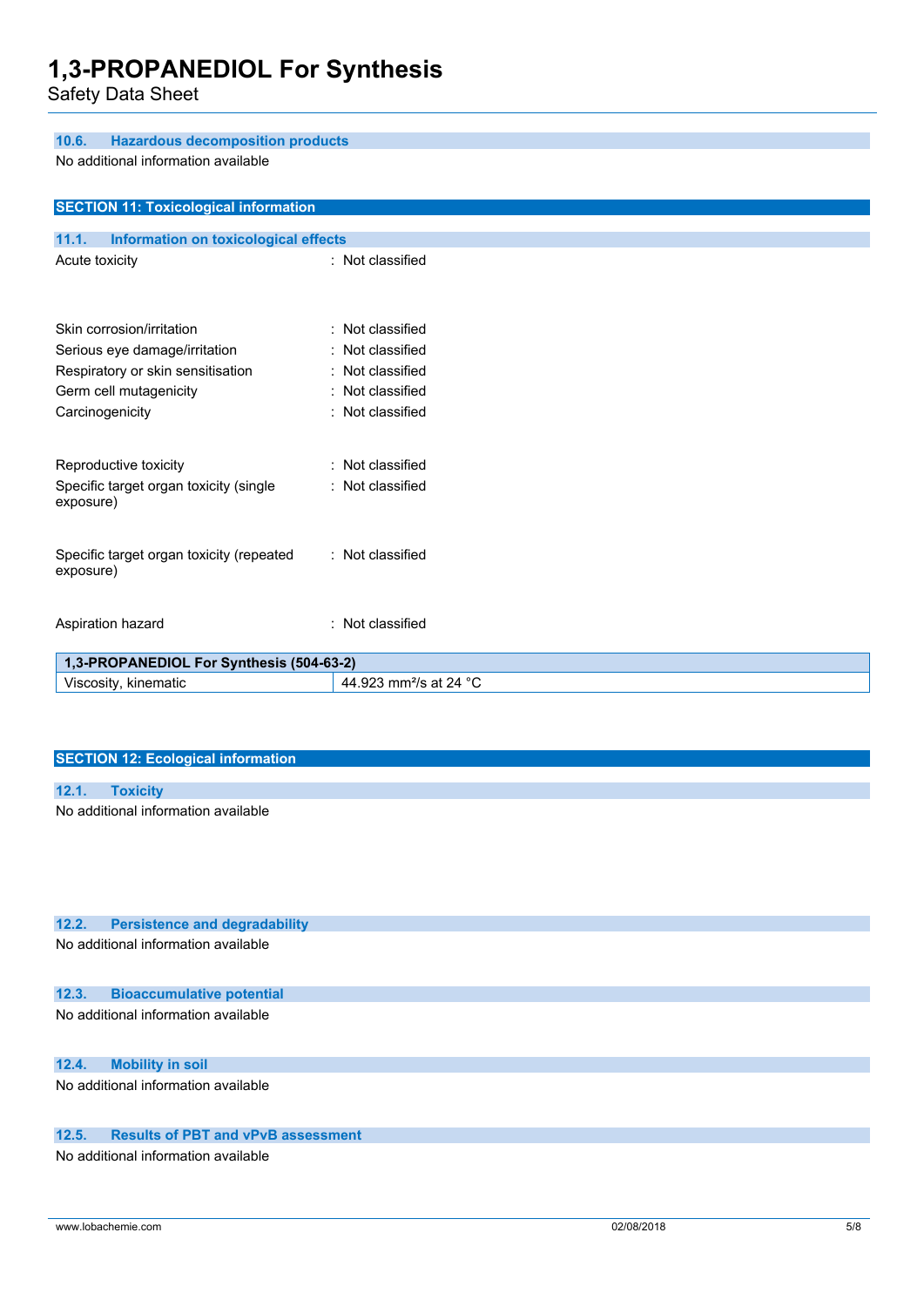Safety Data Sheet

| 12.6. | <b>Other adverse effects</b>               |
|-------|--------------------------------------------|
|       | No additional information available        |
|       | <b>SECTION 13: Disposal considerations</b> |
|       |                                            |
| 13.1. | <b>Waste treatment methods</b>             |
|       | No additional information available        |
|       | <b>SECTION 14: Transport information</b>   |

In accordance with ADR / RID / IMDG / IATA / ADN

| 14.1.<br><b>UN number</b>                  |                                          |
|--------------------------------------------|------------------------------------------|
| UN-No. (ADR)                               | : Not applicable                         |
| UN-No. (IMDG)                              | Not applicable                           |
| UN-No.(IATA)                               | Not applicable                           |
| UN-No.(ADN)                                | Not applicable                           |
| UN-No. (RID)                               | : Not applicable                         |
| 14.2.<br><b>UN proper shipping name</b>    |                                          |
| Proper Shipping Name (ADR)                 | : Not applicable                         |
| Proper Shipping Name (IMDG)                | : Not applicable                         |
| Proper Shipping Name (IATA)                | : Not applicable                         |
| Proper Shipping Name (ADN)                 | Not applicable                           |
| Proper Shipping Name (RID)                 | : Not applicable                         |
| 14.3.<br><b>Transport hazard class(es)</b> |                                          |
| <b>ADR</b>                                 |                                          |
| Transport hazard class(es) (ADR)           | : Not applicable                         |
| <b>IMDG</b>                                |                                          |
| Transport hazard class(es) (IMDG)          | : Not applicable                         |
| <b>IATA</b>                                |                                          |
| Transport hazard class(es) (IATA)          | : Not applicable                         |
| <b>ADN</b>                                 |                                          |
| Transport hazard class(es) (ADN)           | : Not applicable                         |
| <b>RID</b>                                 |                                          |
| Transport hazard class(es) (RID)           | : Not applicable                         |
| 14.4.<br><b>Packing group</b>              |                                          |
| Packing group (ADR)                        | : Not applicable                         |
| Packing group (IMDG)                       | Not applicable                           |
| Packing group (IATA)                       | : Not applicable                         |
| Packing group (ADN)                        | : Not applicable                         |
| Packing group (RID)                        | : Not applicable                         |
| <b>Environmental hazards</b><br>14.5.      |                                          |
| Dangerous for the environment              | : No                                     |
| Marine pollutant                           | : No                                     |
| Other information                          | : No supplementary information available |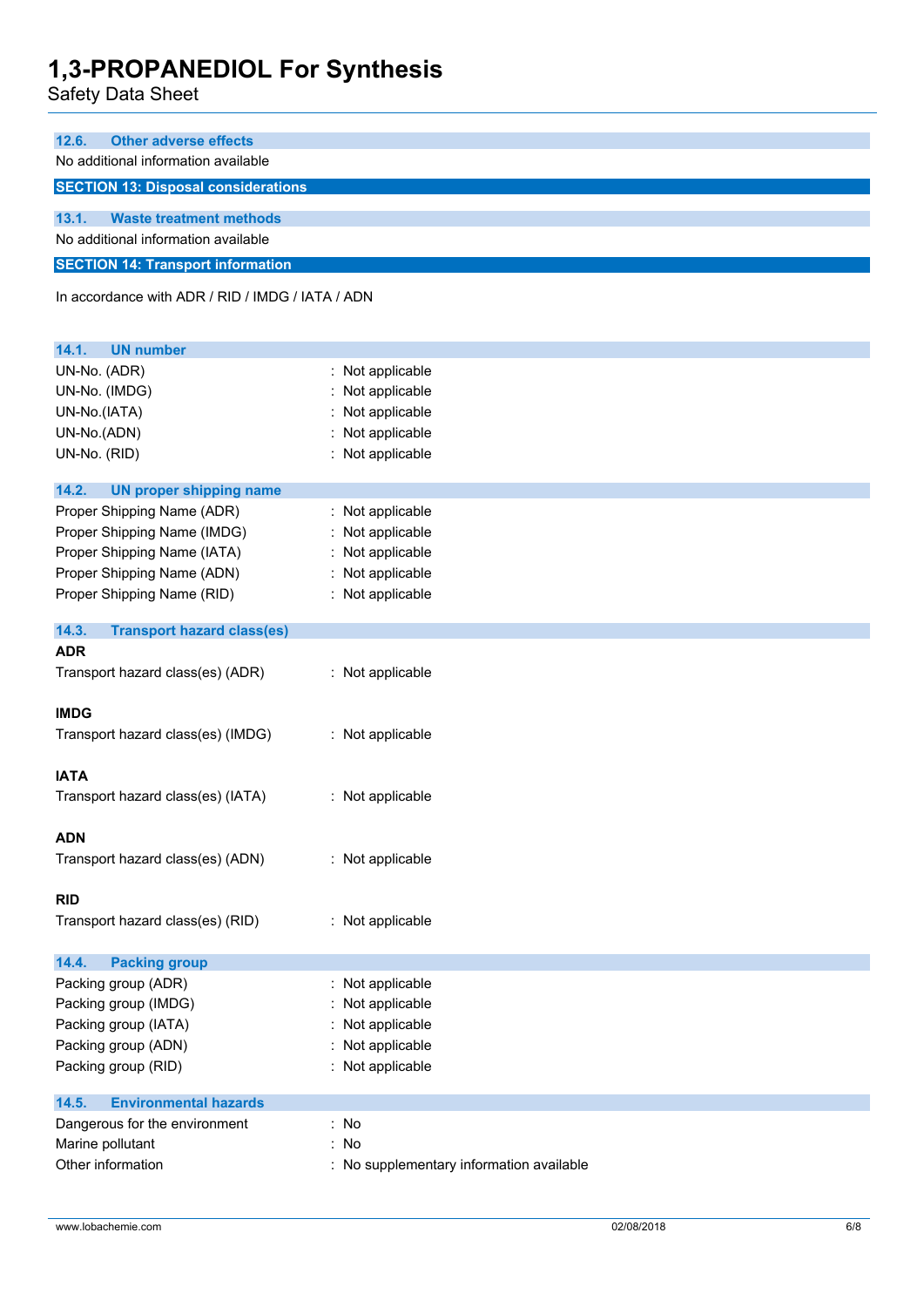Safety Data Sheet

**14.6. Special precautions for user**

**- Overland transport**

Not applicable

**- Transport by sea** Not applicable

**- Air transport**

Not applicable

**- Inland waterway transport** Not applicable

**- Rail transport**

Not applicable

**14.7. Transport in bulk according to Annex II of MARPOL 73/78 and the IBC Code**

Not applicable

**SECTION 15: Regulatory information**

**15.1. Safety, health and environmental regulations/legislation specific for the substance or mixture**

#### **15.1.1. EU-Regulations**

No REACH Annex XVII restrictions

1,3-PROPANEDIOL For Synthesis is not on the REACH Candidate List

1,3-PROPANEDIOL For Synthesis is not on the REACH Annex XIV List

#### **15.1.2. National regulations**

#### **Germany**

| AwSV/VwVwS Annex reference                                                     | : Water hazard class (WGK) 1, slightly hazardous to water (Classification according to<br>VwVwS, Annex 2; WGK No 1677) |
|--------------------------------------------------------------------------------|------------------------------------------------------------------------------------------------------------------------|
| 12th Ordinance Implementing the Federal<br>Immission Control Act - 12. BlmSchV | : Is not subject of the 12. BlmSchV (Hazardous Incident Ordinance)                                                     |

**Denmark**

Classification remarks : Emergency management guidelines for the storage of flammable liquids must be followed

**15.2. Chemical safety assessment** No additional information available

#### **SECTION 16: Other information**